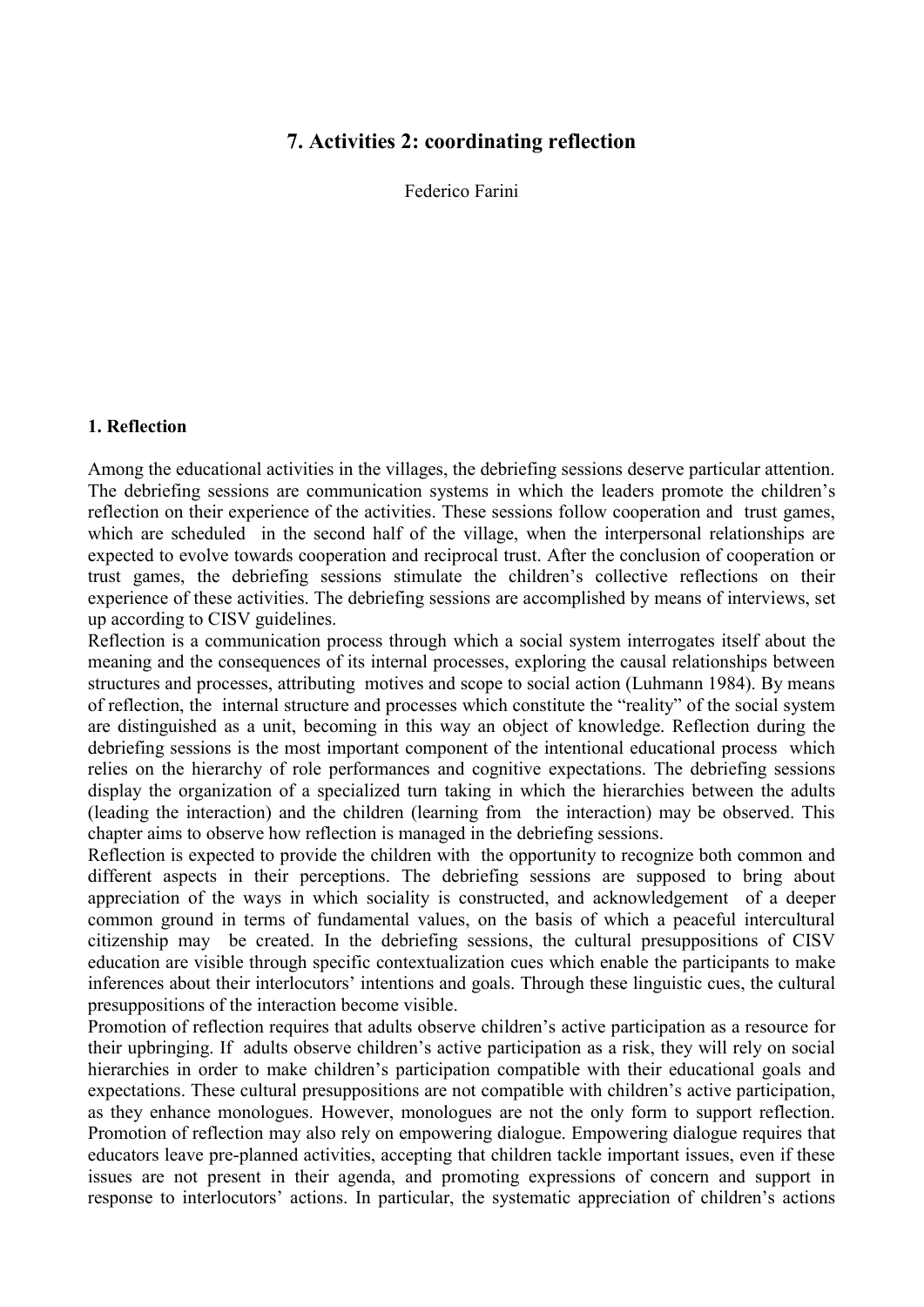allows their personal emotional involvement in the interaction. Empowering dialogue implies the dissolution of the role hierarchy between expert adults and incompetent children. Adults are required to take into account that children's creativity plays a role in shaping the trajectory of the interaction, even if children's actions are not aligned with their expectations and goals.

Crucial questions for analysing the debriefing sessions are: How is reflection sustained in the interaction? Is reflection the outcome of either the children's active participation or hierarchical relationships between social roles? Do the leaders' actions promote the children's autonomy and responsibility?

## **2. Hierarchical structures**

As for all types of interactions, turn-taking is the basic mechanism in the organization of the debriefing sessions: after each completed turn a speaker arrives at the point of a possible speaker change (Sacks, Schegloff & Jefferson 1974). The hierarchical relationship between the leaders and the children in the debriefing sessions is visible in the organization of turn taking: there is little opportunity for the children to take the initiative, while the leaders maintain control over the trajectory and the "agenda" of the interaction. The leaders distribute the opportunities to talk among the children by means of two standardized practices: 1) calling the name of a child either before or after performing a question; 2) enacting a "first hand raised-talks" rule.

Both these practices are shaped by a specific cultural presupposition: as the leaders have the task to impose constraints on the children's contributions in the interaction, they control the sequence of turns. The leaders' control is an inherent feature of the debriefing sessions.

In S1, turn 3, LFeng selects a child, M1Por, as the next speaker, asking him to provide an explanation for the actions in the group during the activity. After M1por's response in turn 4, the co-coordinator of the debriefing session (LMusa) selects another speaker (Liam) to answer the question by calling his name (tun 5).

[S1]

| 1. LMusa:    | what kind of colours did you send? and why did you send that? |
|--------------|---------------------------------------------------------------|
| 2. Children: | blue                                                          |
| 3. LFeng:    | you guys were sending blue every single time, why? (.) Luis?  |
| 4. Mlpor:    | (to score) more points                                        |
| 5. LMusa:    | Liam, why?                                                    |
|              |                                                               |

In S2, LMdan explicitly enact a "first hand raised-talk" rule in turn 1, applying it systematically during the interaction to select the next speaker after each child's response, in turns 3, 5 and 7. Once a child has completed his/her turn, the leader takes the turn again, at least to select the next speaker; only LMdan holds the right to select the next speaker; this confirms the leaders' control of the distribution of opportunities to talk, that is on the opportunity to act.

[S2]

| 1. LMdan: | we're ready $(.)$ anyone has: $(.)$ anything to answer about, raise your             |
|-----------|--------------------------------------------------------------------------------------|
|           | haind anything has to say about it? () take turn! $(04)$ ((selects FITha as the next |
|           | speaker))                                                                            |
| 2. F1tha: | I feel () this: I think it's not fair, because: (.) If you want to teach us,         |
|           | you should () do everybody poor and rich                                             |
| 3. LMdan: | $((selects \; Flbra \; as \; the \; next \; speaker \; by \; indicating \; her))$    |
| 4. F1bra: | I think), I think erm it was (so much) fair, and: another thing I didn't             |
|           | like it, the: then erm we were poor in the evening, I just discovered                |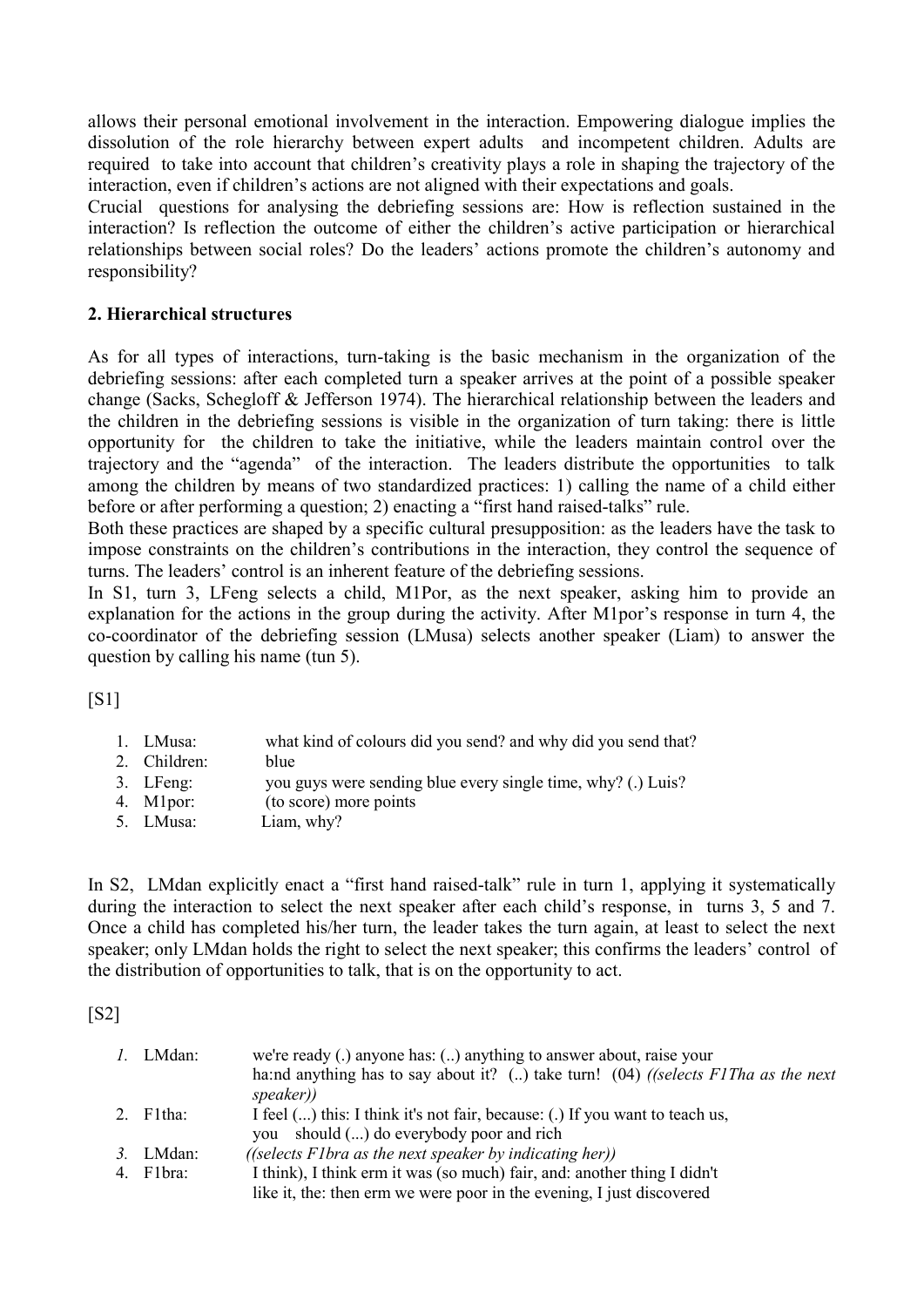|           | that erm: when you're poor, you're (.) not, erm: how do you say, not |
|-----------|----------------------------------------------------------------------|
|           | selfish, you share with the other persons, and: erm: you share a lot |
|           | more than the rich, then the riches                                  |
| 5. LMdan: | someone (else) raised the hand? () raising your hand so              |
| 6. Flusa: | $\circ$ <sub>veah</sub>                                              |
| 7. LMdan: | Robbie? ((selects Flusa as the next speaker))                        |

Deviances from these procedures are overtly sanctioned. The children's selections of next speakers are uncommon and systematically treated as deviant cases. In S3, M1bra selects another child as the next speaker at the first point where the transition of the turn of talk is relevant (turn 3), that is after providing a sufficient amount of data to satisfy LFusa's request for information (turn 2). By doing this, M1bra substitutes the leader's right to distribute the children's opportunities to act. This kind of action is deviant, as it appears clearly by the fact that LFusa takes the turn of talk without hesitations (turn 4), after M1bra's response, overlapping with such an unexpected second part of turn 3 (through which M1bra selects the next speaker). The competition for the right to talk is easily "won" by LFusa who sanctions M1bra's action, reiterating her role of gatekeeper of the children's participation .

[S3]

| 1. $M1hgk$ : | I think: (.) our group (.) we didn't collaborate       |                                                                                        |
|--------------|--------------------------------------------------------|----------------------------------------------------------------------------------------|
| 2. LFusa:    | so: $\text{diam}^t$ you $\uparrow$ (.) Lucas?          |                                                                                        |
| 3. M1bra:    | No No we: collaborate: a $l(h)$ ot $[m: Mi(h)$ ki hhh? |                                                                                        |
| 4. LFusa:    |                                                        | [Chen, do you agree with-] hey: hey next is: Chen<br>m: (.) let's keep it ordered, ok? |

In the debriefing sessions, the basic adjacency pair involves the leader's questions and the child(ren)'s answer(s). The leaders' questions project the children's answers: this reflects role performances and cognitive expectations which are the cultural presuppositions of the sequential order of interaction. Consequently, in the debriefing sessions, participation is mostly restricted within a question-answer framework.

The structure of conditional relevance is visible when an unexpected second part of the adjacency pair has particular consequences in the interaction, e.g. a question which follows a previous question (Arminen 2007). In these particular phases of the debriefing sessions, unexpected second parts of adjacency pairs (the children's answers) violate the principle of conditional relevance and project negative evaluations.

In S4, LMusa expresses a harsh negative assessment of M1usa's action in turn 7, excluding the child from the interaction, and selecting another speaker although the child is answering his question (see turn 1).

[S4]

| 6. LMusa:    | m:? someone didn't respect the rule? Aaron, why did you say someone didn't:                   |
|--------------|-----------------------------------------------------------------------------------------------|
|              | respect the rule?                                                                             |
| 7. Mlusa:    | ((addressing to MIspa)) hh ( $\degree$ no: no; before $\degree$ ) (.) ((addressing to LMusa)) |
|              | shall we have JC shop be before lunchtime, tomorrow?                                          |
| 8. LMusa:    | hey hey that's: (odd) I asked you something, m:                                               |
| 9. Mlusa:    | $^{\circ}$ bu: $[t^{\circ}]$                                                                  |
| 10. LMusa:   | [no:o listen usually people asked are supposed to answer, isn't it's such a                   |
|              | bad thing do not answer to a question                                                         |
| $11.$ Musal: | $\degree$ o:h sorry $\degree$ (.) well (.) [I -] $\degree$ o:h $\degree$                      |
| 12. LMusa:   | [Nat] ((addressing to M2usa)) () did someone cheat?                                           |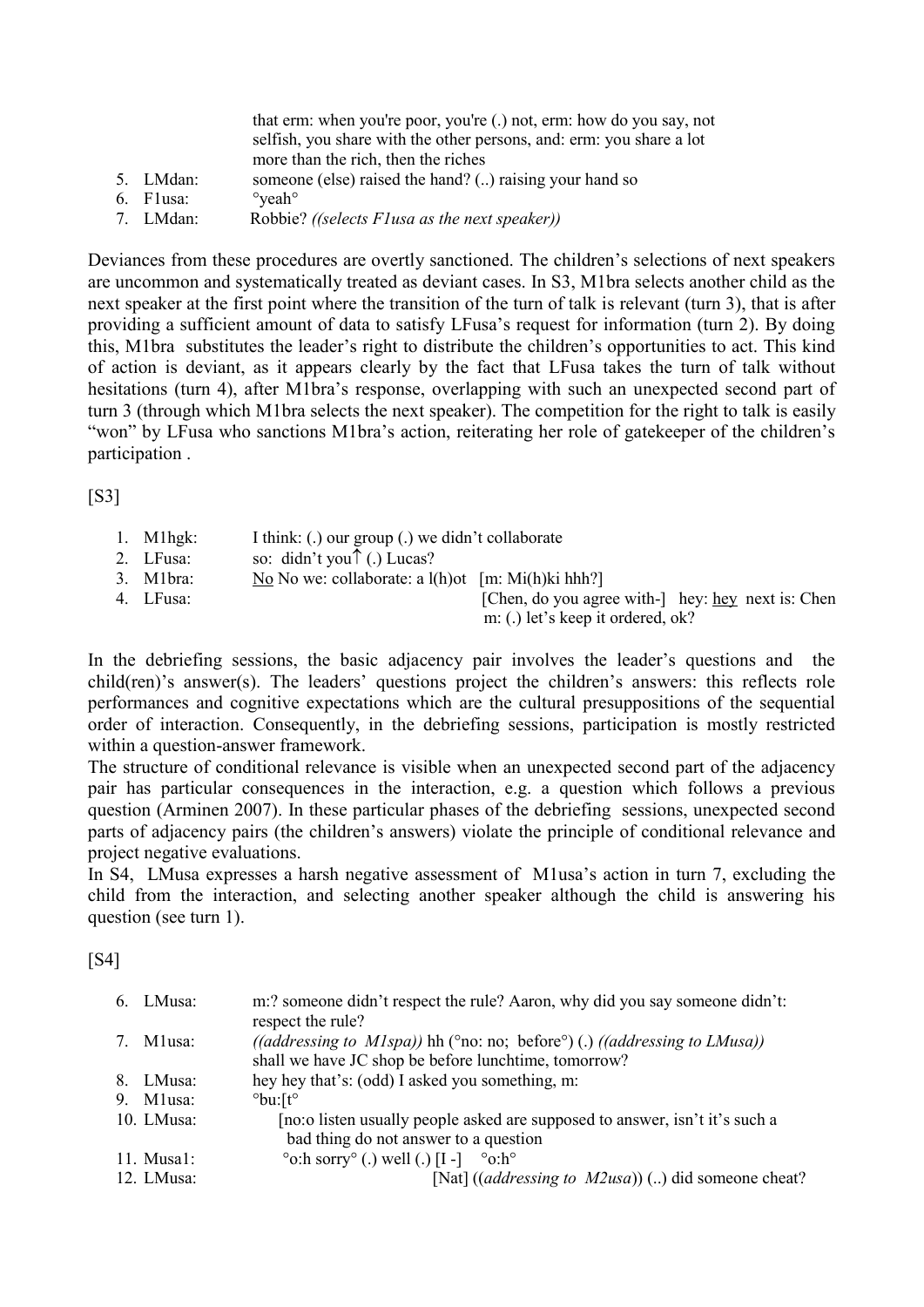LMusa's reaction to deviance from the normative expectations concerning the adjacency pair question-answer reveals the features of social structures. The adjacently positioned second turn is the *locus* where a speaker shows that she/he understands and reacts to the previous turn. The acceptance, or refusal, of aligning to the expectations which are projected by the first part, highlights the cultural presuppositions of the interaction.

In order to avoid negative assessments, the children systematically align with the first part of the question-answer pair, meeting the leaders' expectations which they are able to infer relying on the progression of the ongoing interaction. In these cases, the organization of adjacent pairs is biased towards preferred responses. Preferred responses, that is acceptances, tend to be immediately produced (see turns 2 and 4 in S5).

[S5]

| 1. SM1 ita: | yes (.) and what do you get about information? for example, from your life<br>() does it happen often that you: have just: too information, then after<br>sometimes you get more information and you change your mind? |
|-------------|------------------------------------------------------------------------------------------------------------------------------------------------------------------------------------------------------------------------|
| 2. M1Jor:   | ves                                                                                                                                                                                                                    |
| 3. SM1ita:  | any: any: episode? like, even in the camp, from the beginning to now (.) that<br>is similar to this activity $(.)$ eh?                                                                                                 |
| 4. F1fra:   | $>$ yes, oh yes $<$                                                                                                                                                                                                    |

Dispreferred responses and refusals tend to provoke delays, i.e. with the insertion of additional speech particles and explanations/reasons for refusal (see turns 2 and 4 in S6)

[S6]

| 1. LMpol: | you mean that: after all: cooperation is not important?                                 |
|-----------|-----------------------------------------------------------------------------------------|
| 2. M1bra: | °it's $(1.2)$ [that he: -°                                                              |
| 3. LMusa: | [you said you like competition to be: like: first (.) the only                          |
|           | number one, m:?                                                                         |
| 4. M1bra: | $m::(1)$ no: () $m::$ well: it's: it's: (.) ok: I like competition but it's not I don't |
|           | like cooperation                                                                        |

As we can see, the debriefing sessions are characterized by role hierarchies between the leaders and the children. These hierarchies are expressed in terms of opportunities to participate in the interaction. These hierarchies are signalled through the recursive chain of three-part "Question-Answer-Assessment" (QAA) sequences. The structural components of this kind of sequences are:

- 1. The leader's question, addressed to a specific child or to the group of children (turn 1\*);
- 2. The children's answer to this question, which is normatively expected as the second part of a "question-answer" adjacency pair (turn  $2^{**}$ );
- 3. The leader's assessment (appreciation) of the answer (turn 3\*\*\*)

The structure of QAA is similar to the structure of "Initiation-Response-Evaluation" (IRE) sequences described by Mehan (1979), which is recurrent in classroom interactions where the third turns assesses children's learning. Educational monologues are generally expressed by this kind of triplet. However, QAA and IRE are different, with regard both to their functions and to their sequential properties. While in IRE sequences teachers generally ask questions to which they already know the answers to test (or extend) students' competence, in the debriefing sessions children are asked to express their personal meanings, that is to provide information that the questioner (the leader) is not expected to know. While in IRE sequences, positive assessment suggests that, given the correct answer, there is nothing more to say about the current topic, making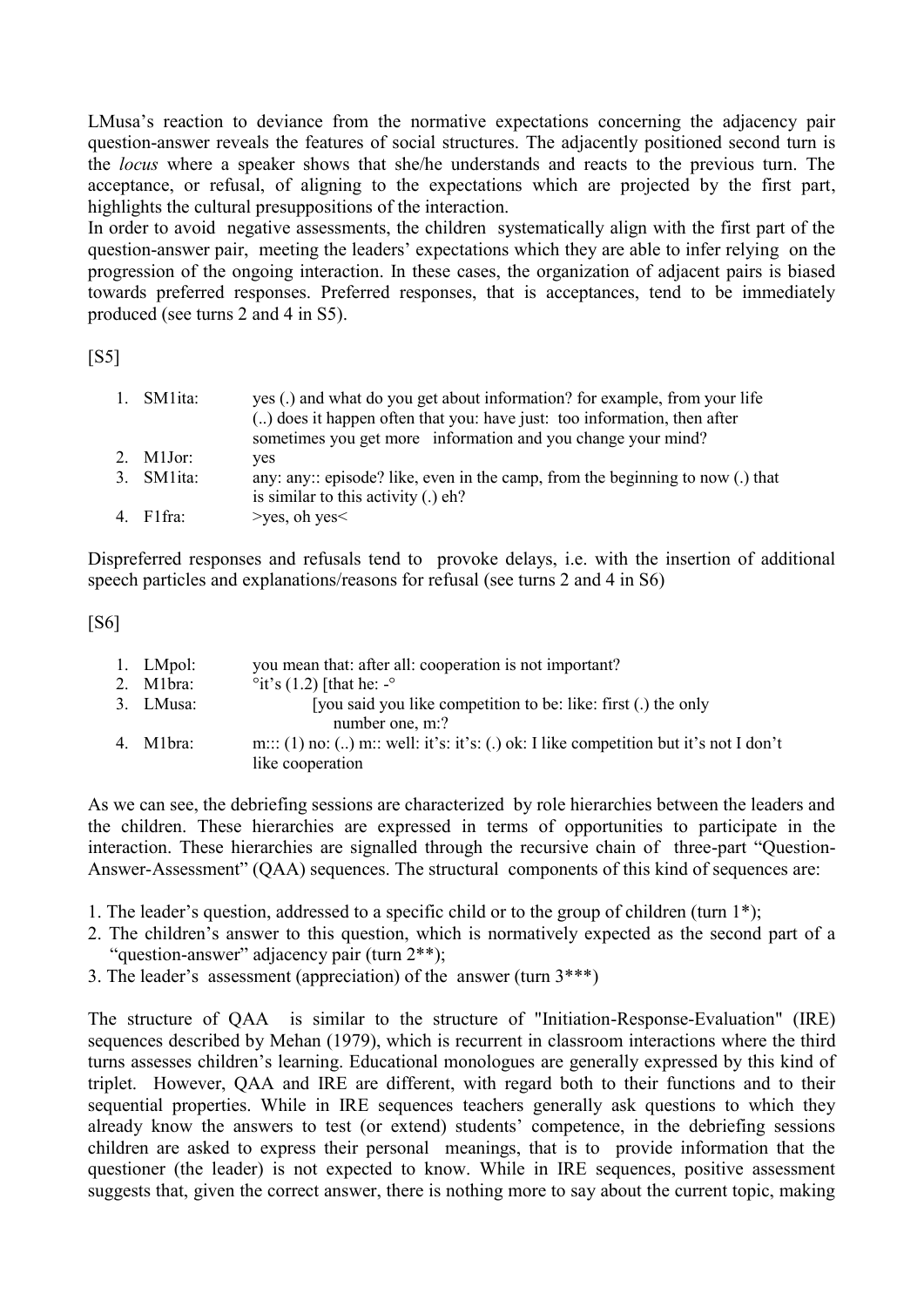relevant a change in the topic of the interaction, in the QAA sequences positive assessment or appreciation do not exclude that a different answer to the same question will be positively assessed or appreciated. Debriefing sessions are "competence-in-progress" processes, where the adult may be surprised by any contribution. In QAA, positive assessment produced by adults in turn 3 do not mean that the current topic has come to an end; adults may choose either to change topic or to elicit new contributions to the current topic. Explicit questions may become relevant after positive assessments, in turn 3 of the QAA sequences.

In S7, after positive assessment of F1bra's answer, which represents the first part of her turn of talk (turn 3), LFusa selects another responder to her question, in this way eliciting the prosecution of the discussion about the topic firstly introduced by LFhgk's question in turn 1.

[S7]

- 1. LFhgk: do you think that work together as a group helped group two to win?
- 2. F1bra: yes
- 3. LFusa: °yes° (.) *((addressing to M1hgk))* and you, Chen?

In QAA sequences the adults are distributors of rights and duties to speak among children; their selection of next speakers surrogates the repetition of the question which opened the sequence. In S8, having been selected by LFhgk's as next speaker (turn 7), M1swe provides an answer (turn 8) that is different from the one provided by F1bra in turn 6, which received no assessment. Similarly to in IRE sequences, when adults do not react to responses, children's prosecution of the search for answers is elicited.

LFhgk's selection of the next speaker in turn 7 coincides with the opening of a second sequence, connected to the previous one.

[S8]

| 5. LFhgk: | so: ple: as eraise your hands if you have something to say about it, ok? we                      |
|-----------|--------------------------------------------------------------------------------------------------|
|           | saw that group two won, m:: so: why do you think group two won?                                  |
| 6. F1bra: | because there was (.) was: Paulo he was good in $^{\circ}$ pone- $^{\circ}$ put the water in the |
|           | cup                                                                                              |
| 7. LFhgk: | Biorn?                                                                                           |
| 8. M1swe: | m: they take only a little water so they wasted less water than us                               |

### **3. QAA sequences and socio-epistemic claims**

Significant for the analysis of reflection in the debriefing sessions are he ways in which (a) cooperation is achieved and (b) different participants' perspectives about the meanings of the activities become aligned through the leaders' actions.

As we have seen, the structure of education implies the hierarchy between competent adults and incompetent children, who need to learn, in order to become able to participate in the most significant social processes. It follows that a major concern for education is the management of rights and responsibilities related to competence. Most of the debriefing sessions are characterized by role hierarchies between the leaders and the children. These hierarchies produce differences in opportunities to participate in the interaction. These hierarchies are signalled by QAA sequences, which are by far the most common in our data.

In QAA sequences the children have scarce opportunities to take the initiative, while the leaders hold control over introduction and change of topics, and hence over the "agenda" of the interaction. The leaders' ability to control the trajectories of actions in QAA relies on differences between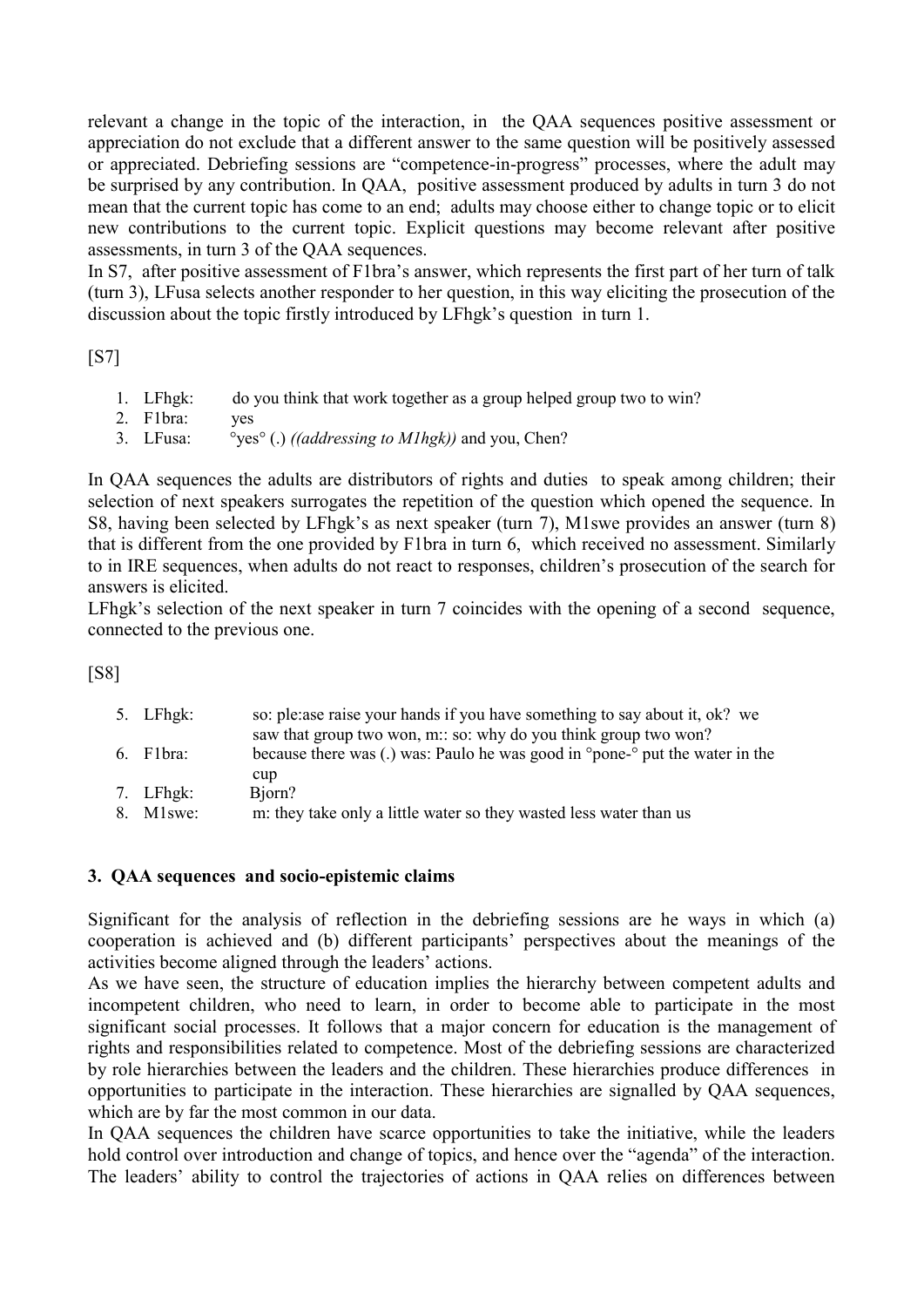social roles: the children's participation is based on the social structures of education and this presupposition is evident in the sequential order of the interaction.

S9 and S10 are two examples of leaders' control over the interaction, which is a feature of QAA sequences. In both sequences, the leader's selection of different speakers (turns 9, 11 and 13 in S9; turn 3 in S10) makes possible the provision of different answers (turns 10, 12, 14 in S9; turn 4 in S10). Once the answer which meets the expectations of the leader is offered by a child (in S9 M1usa), the leader's positive assessment works as a termination act. The leaders' selections of next speakers, most times simply calling their names, make possible different responses to the original question, which are treated as repetitions of QAA sequences. In S9, lack of LFusa's assessment of M1swe's response elicits the children's prosecution of their search for answers. After LFhgk's selection of M1swe as next speaker by calling his name in turn 11, M1swe provides an answer that is different from the previous one, provided by F1bra in turn 10, which did not receive assessments, and the same structure is repeated in the next turns. Both positive assessments in S9 (turn 17) and in S10 (turn 5) close QAA sequences, selecting M1usa's answer in turn 16 (S9) and F1bra's answer in turn 4 (S10) as the correct ones. In S9, positive assessment is coupled with a formulation which reinforces its normative meaning (turn 17: *so: cooperating is very important*).

[S9 continuation of S8]

| 9. LF $h$ gk:  | so: ple: as eraise your hands if you have something to say about it, ok? we<br>saw that group two won, m:: so: why do you think group two won? |
|----------------|------------------------------------------------------------------------------------------------------------------------------------------------|
| 10. F1bra:     | because there was (.) was: Paulo he was good in $^{\circ}$ pone- $^{\circ}$ put the water in the                                               |
|                | cup                                                                                                                                            |
| $11.$ LFhgk:   | Bjorn?                                                                                                                                         |
| 12. $M1$ swe:  | m: they take only a little water so they wasted less water than us                                                                             |
| 13. LFusa:     | Inga?                                                                                                                                          |
| 14. $F1pol:$   | e: they are good                                                                                                                               |
| 15. LF $h$ gk: | Brad?                                                                                                                                          |
| 16. M $l$ usa: | they help each other so: they were so: effective                                                                                               |
| 17. $LFhgk$ :  | good (.) so: cooperating is very important                                                                                                     |

In S10, positive assessment that closes the multiple QAA sequence (turn 5) is reinforced through a repetition of the leader's appreciations such as *excellent*, *you guys got it*, *that's a good job* etc. which asserts the meanings that the children were expected to take from reflection on the activity. In this way, this QAA sequence is cognitively, rather than normatively, supported.

[S10]

| 1. | JFusa:    | Ok, my last question is how does this activity resemble different cultures<br>around the world?                                                                                                                                                                                                      |
|----|-----------|------------------------------------------------------------------------------------------------------------------------------------------------------------------------------------------------------------------------------------------------------------------------------------------------------|
|    | 2. LMcan: | CISV is the, it's an example of the game, so if you are, we have no: (.)<br>common language, so English, it's will be a big big problem to make some<br>(??) how to live and: the complication of working                                                                                            |
| 3. | JFusa:    | Ana?                                                                                                                                                                                                                                                                                                 |
|    | 4. Flbra: | e: each game is a co-, it 's a erm country, could be a country, erm the rules<br>erm is the rules of the country, erm because you don't - when you go to a<br>country, maybe you don't know the rules, there, so you need to learn, erm erm<br>() erm stay with erm according to the rules (.) there |
|    | JFusa:    | that's excellent, you guys got it. Any other (.) answers? No? That's it? (.) Ok,<br>that's a good job guys, you're awesome                                                                                                                                                                           |
| 6. |           | ((applause))                                                                                                                                                                                                                                                                                         |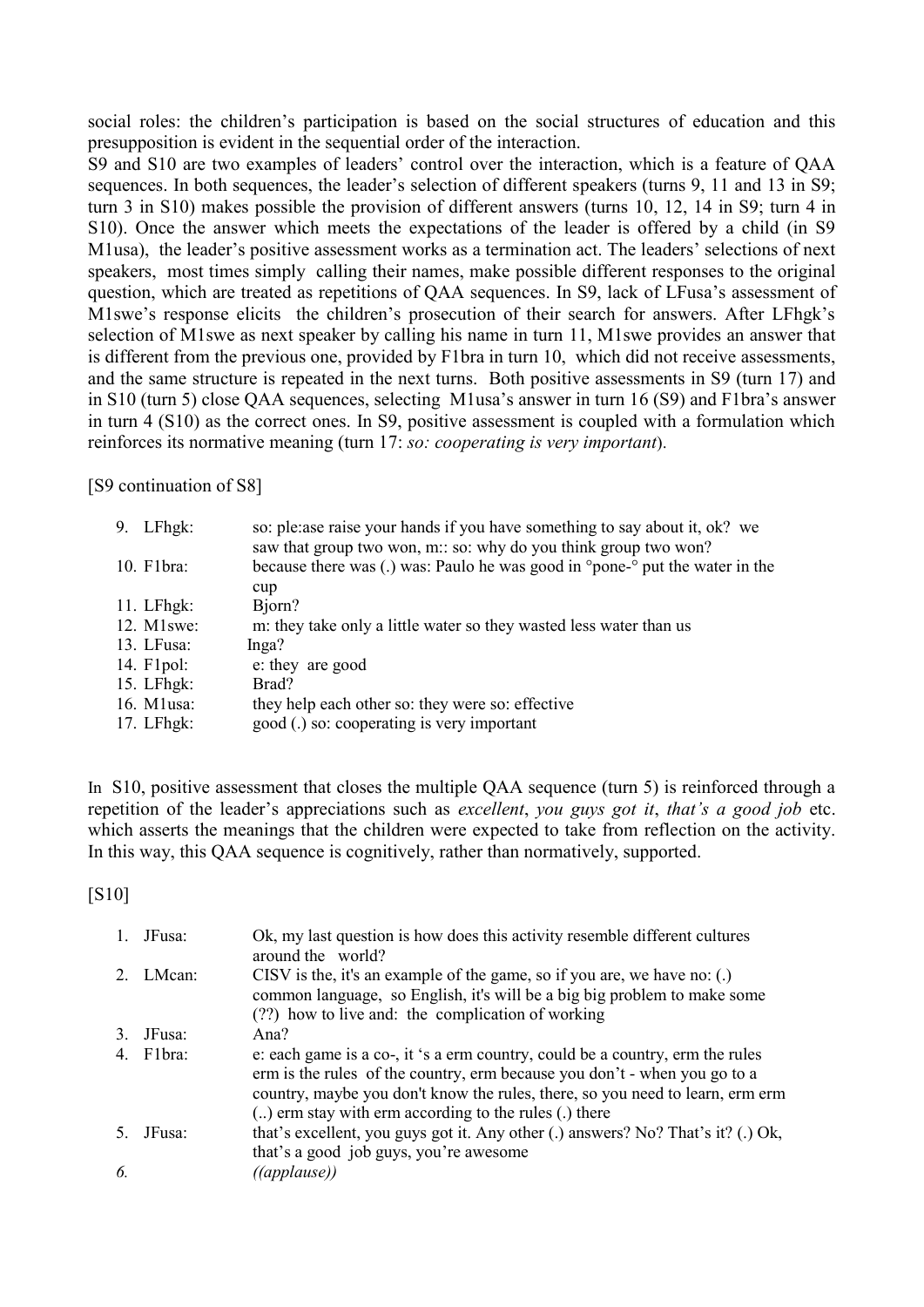After the closing of a QAA sequence, the leader is expected to take the turn to start a new course of actions. The leaders usually employ markers in order to indicate that the current topic is closing, and a new one is starting. In S11, turn 5, SF1ita, after the positive assessment of M1ger's answer, marks the beginning of a new topic by means of the adverb "So". "So" is often used as marker for changing topic, because it preserves the impression of coherence among the different topics that compose the debriefing sessions.

[S11]

1. SF1ita: ok, Aaron? 2. M1usa: it was : interesting that the: the people that was most (.) committed in building the city were also the ones that were: were most destructive 3. SF1ita: right, Philip?<br>4. M1ger: we were angr we were angry (.) because some children loved destroy other countries 5. SF1ita: good (.) So: (.) the next question we already touched on, but not really (.) if you did destroy, why you did it?

During the debriefing sessions, the placement of sequential markers conveys that something new is going to happen in the interaction, urging children to rise their level of attention, in order to maintain their competent participation in the interaction, e.g. responding appropriately to the leader's questions related to a new topic of discussion introduced by the sequential marker.

In the debriefing sessions, leaders' right to distinguish what is right from what is wrong, what is relevant for the discussion from what is irrelevant, largely depends on the hierarchical distribution of competence and rights to be competent of the educational communication. It follows that a major concern for education should be the management of rights and responsibilities related to competence. In the debriefing sessions, the leaders assert their primacy in competence by using assessments to claim their rights and their social identity. These socio-epistemic claims are claims to hold a superior competence in ruling, giving meanings and setting goals to the activities by virtue of the rights embedded in the status of educator.

The leaders preserve their primacy in competence as they preserve their capability to make children's contributions an object of assessment (Heritage & Raymond, 2005). In the following sections, our analysis will focus on the ways in which these claims are produced during the debriefing sessions.

# *Use of candidate answers inside questions*

Firstly, the leaders' socio-epistemic claims are achieved in the debriefing sessions through the production of candidate answers inside their questions. According to Pomerantz (1988), offering a candidate answer allows the speaker to guide the interlocutors towards giving particular information. By means of candidate answer inside questions, the speaker leads the interlocutors to respond in a certain way, suggesting not only what should be important in the following answer, but also what the following answer might be (Arminen, 2005). Therefore, the proposal of a candidate answer inside a question implies an anticipated evaluation of the next answer.

In S12, LMbra's provision of candidate answers inside his questions (turns 1 and 3) lead the children to align with the meanings that he expects they must take from reflection. Children align with LMBra's expectations (turns 2 and 4): their participation is oriented by his expectations and is limited to expression of agreement.

# [S12]

1. LMbra: have you ever think that maybe the: best way to help yourself is to help the others?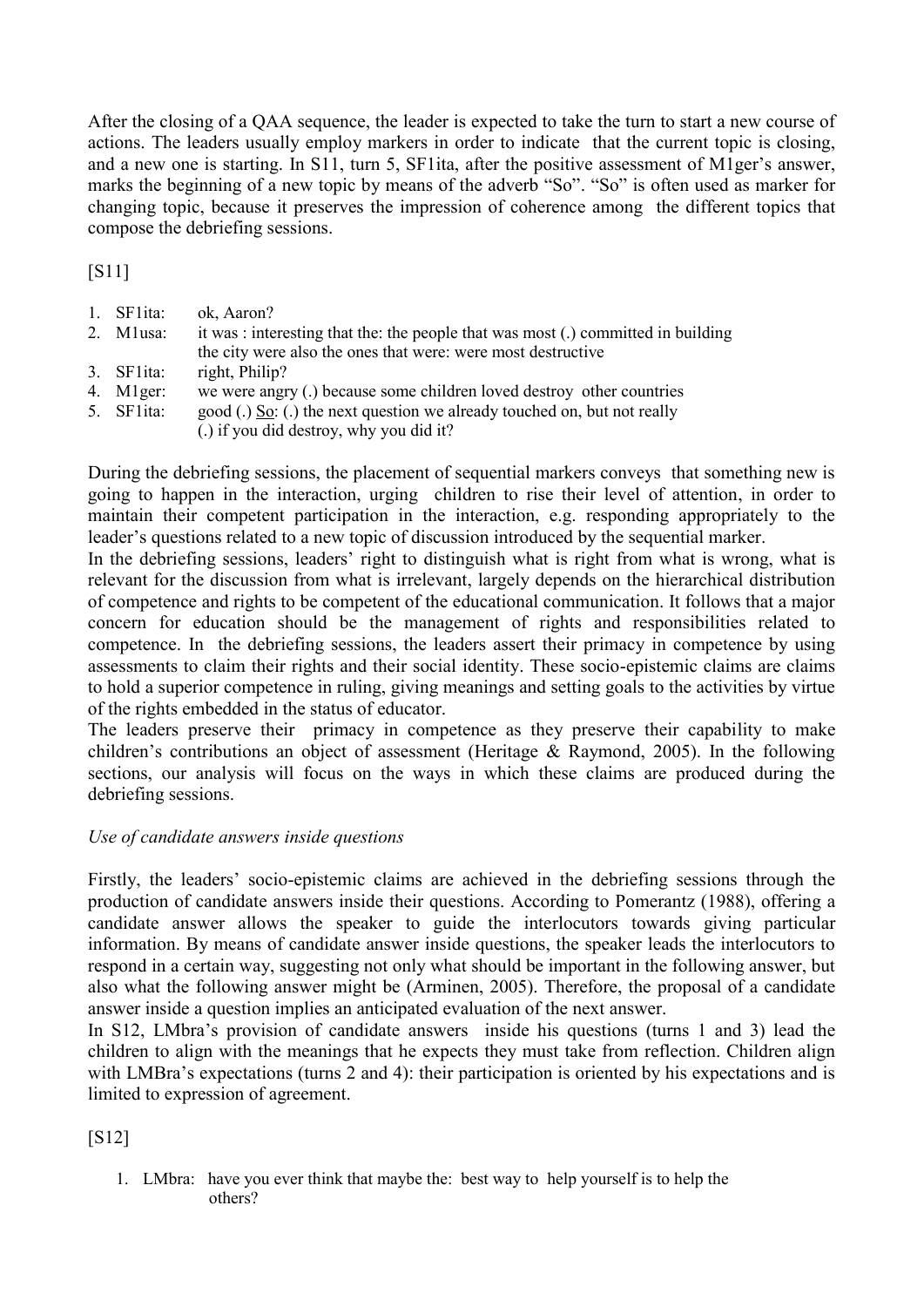- *2.* Children: *((nodding))*
- 3. LMbra: if I don't think "it's a problem, how can I work it out" but "how can we work it together? Maybe if I help her ((*F1jor*)) then she will find ways to help me I wouldn't think about (.) M:h?
- 4. M1ned: °yes°

By virtue of its interrogative syntax, a question including a candidate answer projects an assessment in the next turn. In this way, this kind of questions projects the meanings which the children should use in their assessments, reducing the risk of actions which would be obstacles for the interaction (Raymond 2003). These forms of questions are the first part of a monologue, as they project the "correct" answers.

## *Use of interrogative negative questions*

Secondly, an important interactional resource for leaders to preserve their socio-epistemic claims is the use of interrogative negative questions, exemplified by turns that begin with interrogative frames like *Isn't it..?*, *Doesn't this..?* and *Don't you..?* (Heritage 2002).

By formulating the question in a negative form, the leaders assert a more extensive competence in the topic and/or a right to assess it (Heritage & Raymond 2006). By projecting a "yes/no" answer, this action asserts the control of the terms that may be used by the interlocutor in her/his assessments (Raymond 2003). Finally, the interrogative negative questions strongly invite agreement (Heritage 2002), as contradicting such assertive questions would mean questioning the social status of their performers.

The strength of interrogative negative questions in controlling the trajectory of actions comes from their mixed format: interrogative negative questions combine the import of a declarative assessment with the sequential implicativeness of an interrogative form, using both to project the next speaker's initiative.

In S13, in turns 7 and 9, M1bra aligns with LMnor's claims of competence of the way in which M1bra should feel during the activity expressed through interrogative-negative questions (turns 6 and 8). Negative-interrogative questions project the alignment to speaker's stance, opinions or assessments as preferred action in the next turn, hiding their coerciveness behind the interrogative format.

[S13]

| 4. LMnor: | what do you think of the activity? Did you enjoyed it? Paulo?               |
|-----------|-----------------------------------------------------------------------------|
| 5. M1bra: | it was funny                                                                |
| 6. LMnor: | didn't you feel bad when your countries: () were destroyed?                 |
| 7. M1bra  | $\circ$ :h $\circ$ yes $\circ$                                              |
| 8. LMnor: | wasn't it sad that you worked a lot and in a minute everything was          |
|           | destroyed?                                                                  |
| 9. M1bra: | $\degree$ yes $\degree$ (.) I: I didn't want to say it was funny to destroy |

# **4. Children's reactions**

### *Children's downgrading of their own competence*

The leaders' authority may be confirmed in the interaction also by that the children's downgrading of their competence. This downgrading of competence confirms the role hierarchy between the expert and the incompetent participants.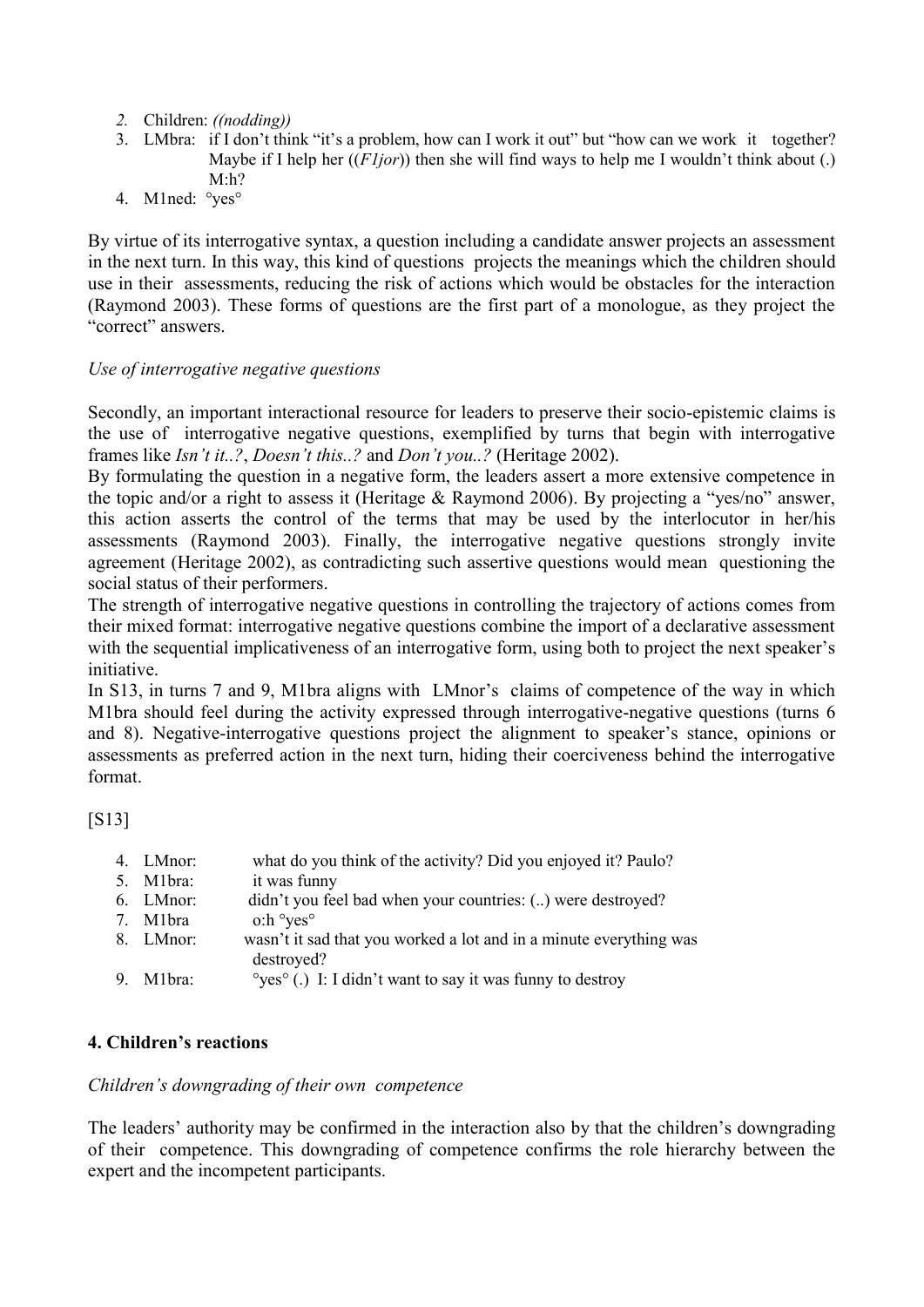In turn 2 of S14, F1pol downgrades her claim of competence attributing it to LMpol, and in this way she marks her leaders' epistemic primacy, which involves the right to assess what the correct behaviour is.

[S14]

- 1. LFusa: You just say that group one won because they found like a: method to bring water from one side to the other
- 2. F1pol: we collaborate (.) e: Karel *((LMpol))* said you have to help the others in your life
- 3. LFusa: yeah that's: that's a good point you got it

A second way for children to downgrade their claims of competence is the use of tag questions. Downgrading tag questions are used in educational interaction mainly as requests for clarifications. In S15, turn 2, M1mex downgrades his competence by means of a tag question in the second part of his turn, in this way submitting the validity of his assertion to LFbra's confirmation. A significant interactive achievement in S15 is that M1mex's tag question makes his participation object for assessment, which follows the standards of the expert leader.

[S15]

- 1. LFBra: how do you (.) feel (.) when you saw the leaders asking you to destroy?
- 2. M1mex: I feel like: if they don't care (.) let's destroy (.) their city (.) I mean I
	- knew (.) it was an activity: (..) was it?

## *Cooperating in the management of rights and responsibilities*

The positioning of assessments in the interaction may be associated to the socio-epistemic claim that they imply. The relationship between positions of assessments and socio-epistemic claims is evident when a first position assessment implies the claim of a primary right to express competence. However, in some cases, incompatibilities may arise between the rights that a speaker wishes to claim and the position of his/her assessment. In these cases, the participants work to manage the relationship between the rights to assess and the position of assessments. The leaders can claim their access to competence also in a second position assessment, through a "confirmation and agreement token" turn format. Confirmation and agreement token turns disengage the second speaker's opinion from agreement with or conformity with the first speaker's opinion.

In most cases, the leaders' responses react to the children's tag questions asserting a claim of limited or precarious competence concerning the meaning of the activities. The children's downgrading tag questions are "yes/no" questions, that project "yes/no" answers as the first component of responses (Raymond, 2003). An agreement token (*yes*) placed after the partial repeat of the children's assertion separates the action of agreeing from the action of confirming.

In this way, the leaders' confirmation and agreement tokens confirm the children's contributions, rather than simply agreeing with them. Confirming the assessment before responding to the question, the leaders give priority to their claim of competence with respect to the agreement with the children. Confirmation and agreement token turns are indications that the leaders' opinions are relatively independent from the ongoing interaction.

In S16, which is S18 including turn 3, LFbra's "confirmation and agreement token" (turn 3) is projected by M1mex's "assertion and interrogative tag" (turn 2). In most of the debriefing sessions, this practice is achieved smoothly, as the speakers align to a definition of their rights to assess. In these circumstances, the role hierarchies are preserved in the interaction in a relatively mild way.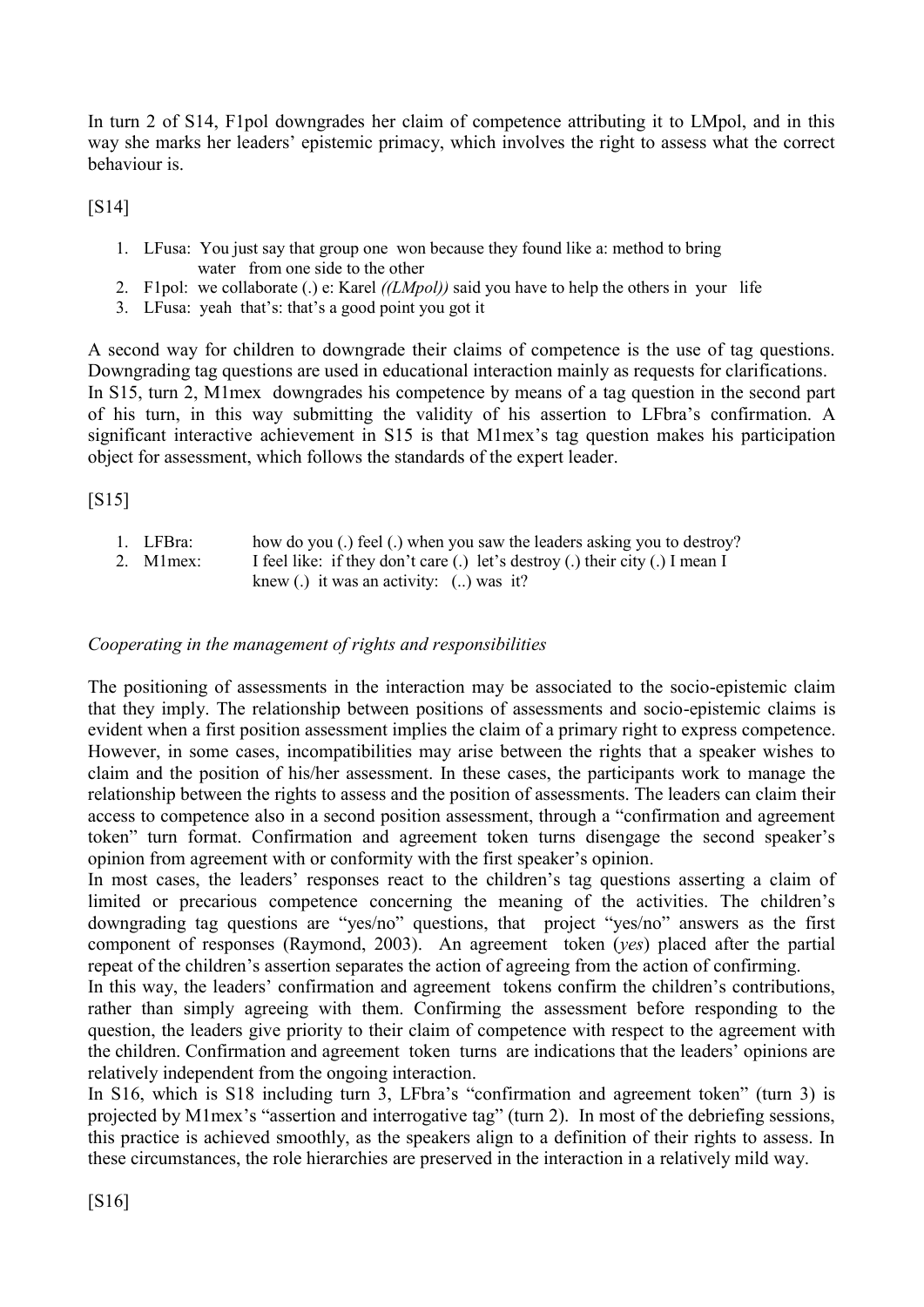| 1. LFbra: | how do you (.) feel (.) when you saw the leaders asking you to destroy?   |
|-----------|---------------------------------------------------------------------------|
| 2. Mlmex: | I feel like: let's destroy (.) their city (.) I mean I knew (.) it was an |
|           | activity: was it?                                                         |
| 3. LFbra: | it was an activity $(.)$ yes it was: $(.)$ ya, good                       |

In S17, LFswe's "confirmation and agreement token" format in turn 6, separates the confirmation of F1hkg's assessment from the agreement, which is postponed until the end of the first part of her turn, before a long pause that marks the separation between the two parts. This first part of her turn shows that LFswe is aware of the impossibility that someone would let a friend in the middle fall down without catching her/him, independently of F1hkg's contribution. In the second part of the turn, after the pause, LFswe may also show her competence in analysing and discovering the psychological attitudes of F1hkg. The interrogative negative question projects a second assessment, in the format of a "yes/no" answer. The interrogative negative question gives to LFswe the opportunity to project both F1Hkg's "yes/no" answer that legitimises the leader's role as primary meaning giver, and F1Hkg's alignment to the meanings of her personal experience proposed by the leader.

[S17]

- 1. F1hkg: when I was in the middle I was afraid becaus- (.) I was the first but (.) eh:
- 2. LFswe: m:
- 3. F1hkg: but if I was the second or the third I wouldn't be afraid
- 4. LFswe: ah-ah
- 5. F1hkg: no >because I would see that no: no one leaves you fall  $\lt i$ 's like: impossible
- 6. LFswe: it's impossible that no one leaves someone else fall, yes (1.2) but (.) how can
- you be sure about it? Isn't it because you trust the ones around you?
- 7. F1hkg: eh: (.) ok (.) m:  $\degree$  ves $\degree$

*Resisting to socio-epistemic claims: non-type conforming answers*

In some cases, the children refuse to align with the expectations of "yes/no" questions, that is avoid providing "yes/no" answers. These episodes are signs of disagreement with the cultural presuppositions of the "yes/no" question. The children produce non–type conforming answers highlighting that the leader's question is problematic (Raymond 2003).

In S18, M1ned's actions produce meanings that are not consistent with the educational goals of the debriefing session. In turn 4, LMbra's chain of questions (turns 6 and 8) projects a step-by-step alignment of M1ned's with the meanings the child is expected to gain from his participation in the debriefing session, namely the appreciation of the value of cooperation. M1ned weakly aligns with LMbra in turn 9 but, when LMbra produces another interrogative negative question in turn 10, in order to assert the value of cooperation, M1ned refuses to affiliate with LMbra's meanings, avoiding aligning with the conditional relevance projected by the question, that is, avoiding providing a "yes/no" answer, and offering a non-type-conforming answer (turn 11).

[S18]

| 4. LMbra: | you think that helping each other can be good but also dangerous? |
|-----------|-------------------------------------------------------------------|
| 5. Mlned: | ves:                                                              |

- 6. LMbra: do you think only for yourself when you are in trouble?
- 7. M1ned: yes
- 8. LMbra: wouldn't be better help each other to join: your forces (..) two is stronger than one, isn't it?
- 9. M1ned: <sup>o</sup>veah<sup>o</sup>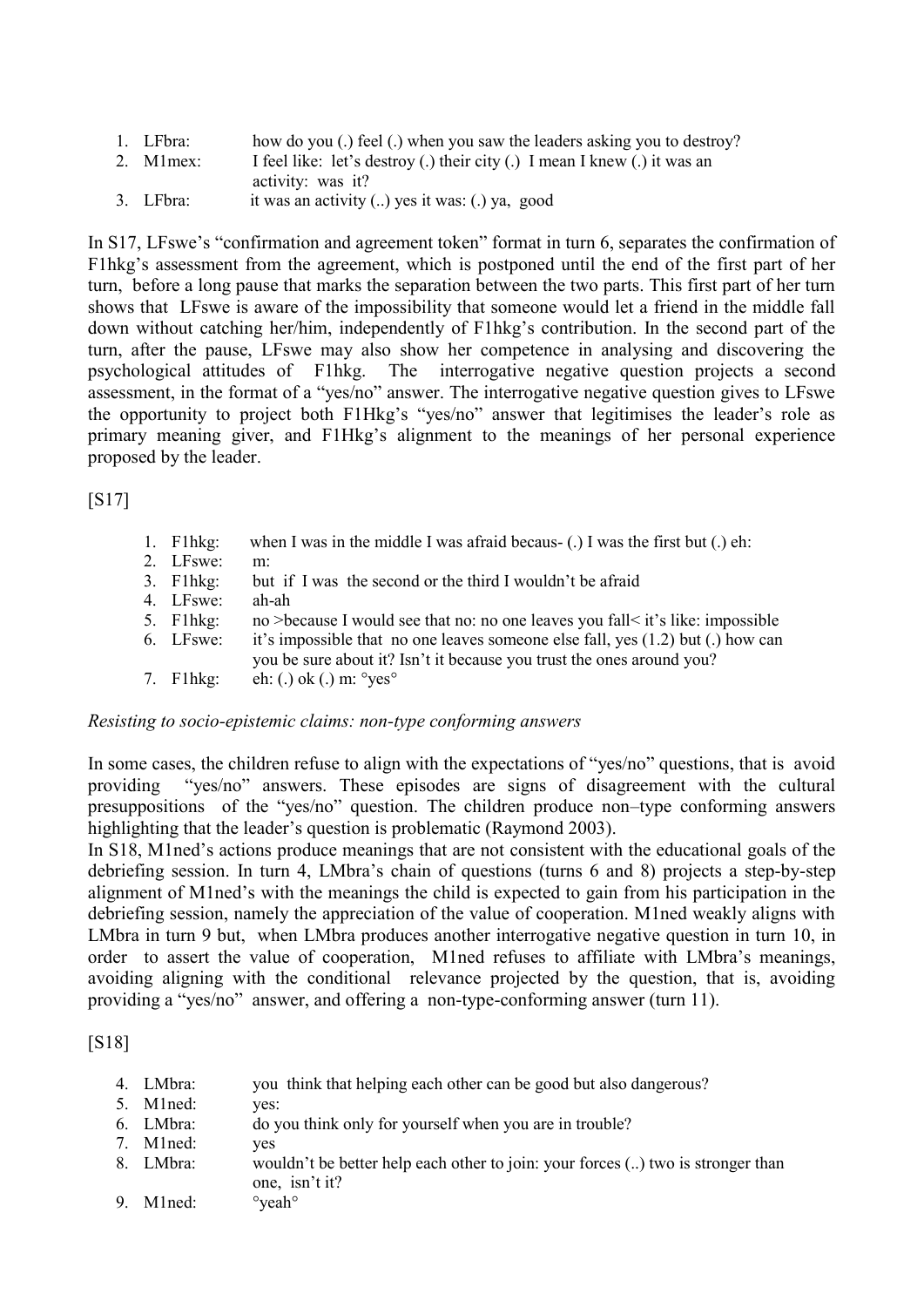10. LMbra: so: isn't it the better way to help yourself (.) I mean (.) to help the others, m:?

11. M1Ned: I was afraid, in some points, to fall off the chair

The answer in turn 8 resumes the previous turns 2 and 4, in a way contradicting M1ned's alignment in turn 6. M1ned partially withdraws from his previous alignment through a non-type conforming answer and in this way the leader's socio-epistemic claim is indirectly disclaimed.

## **5. Question-Answer-Appreciation sequences**

The achievement of cooperation among different participants' perspectives about the meanings of the activities does not necessarily require the reproduction of the role hierarchy. In some sequences it is possible to appreciate that the leader addresses the children as competent interlocutors, taking into account their perspectives and supporting their self-expression. In these interactions, competence is considered a result of communication where the leaders and the children hold equal opportunities to participate, where the children may play an active role as meaning-producers and the leaders promote their participation showing interest in their self-expressions. These sequences are examples of empowering dialogue which may be defined Question-Answer-Appreciation (QAAp) sequences.

QAAp sequences display the same formal features of QAA sequences. The specificity of QAAp sequences consists in the systematic appreciation of children's contributions in turn 3. In QAAp, leaders always appreciate children's contributions, that is leaders' appreciations do not depend on the placement of children's contributions on the positive side of the educational distinction between correct and incorrect answers; leaders unconditionally appreciate children's contribution as expression of their autonomy and willingness to take responsibilities in acting.

In S19, LFarg and LMusa systematically appreciate the children's contributions (turns 3, 5, 7, 9) by means of explicit appreciation markers (*ah-ah*, *good*, *ok, very good*) although these contributions express different and sometime contradictory meanings (cf. turns 2 and 4). Rather than the content of the children's second turn in the QAAp sequences, the leaders appreciate the children's participation in itself.

[S19]

|    | 1. LFarg:              | ok, so death was who had the hardest job (.) who do you think had the easiest<br>job?                                                             |
|----|------------------------|---------------------------------------------------------------------------------------------------------------------------------------------------|
|    | 2. Flnor:              | the death, but no one can help it                                                                                                                 |
|    | 3. LMusa:              | ah-ah, good, <i>((addressing to Mjor))</i> and you, Ali?                                                                                          |
|    | 4. M <sub>2</sub> jor: | the plague because there was only one death, but many hunters, foxes<br>and: rabbit to catch                                                      |
| 5. | LFarg:                 | o:k good and you think that in your life the same situations of the<br>game happen or it just a: fiction?                                         |
|    | 6. $F1j$               | in the family, the youngest brothers and sisters are the rabbits, they had to<br>do anything and they don't they don't: had anyone to boss around |
|    | 7. LFarg:              | go: od in the family, nice one                                                                                                                    |
|    | 8. M1Bra:              | at schools, students are like rabbits, teachers are like foxes, they can catch them<br>to take from them all they know                            |
|    | 9. LMusa:              | o:k (.) I see there's some catch, in some points (among) you () ve:ry good                                                                        |

The differences between QAAp and QAA sequences emerges comparing S18 and S9. As we have seen, in S9 both LFhgk and LFusa fail in offering systematic appreciation of the children's contributions. Absence of feedback for the children's contributions makes relevant the provision of different answers, until the preferred one is provided by M1usa. In this way, educational communication reaches its goal, that is, to inform children about the "correct behavior" which they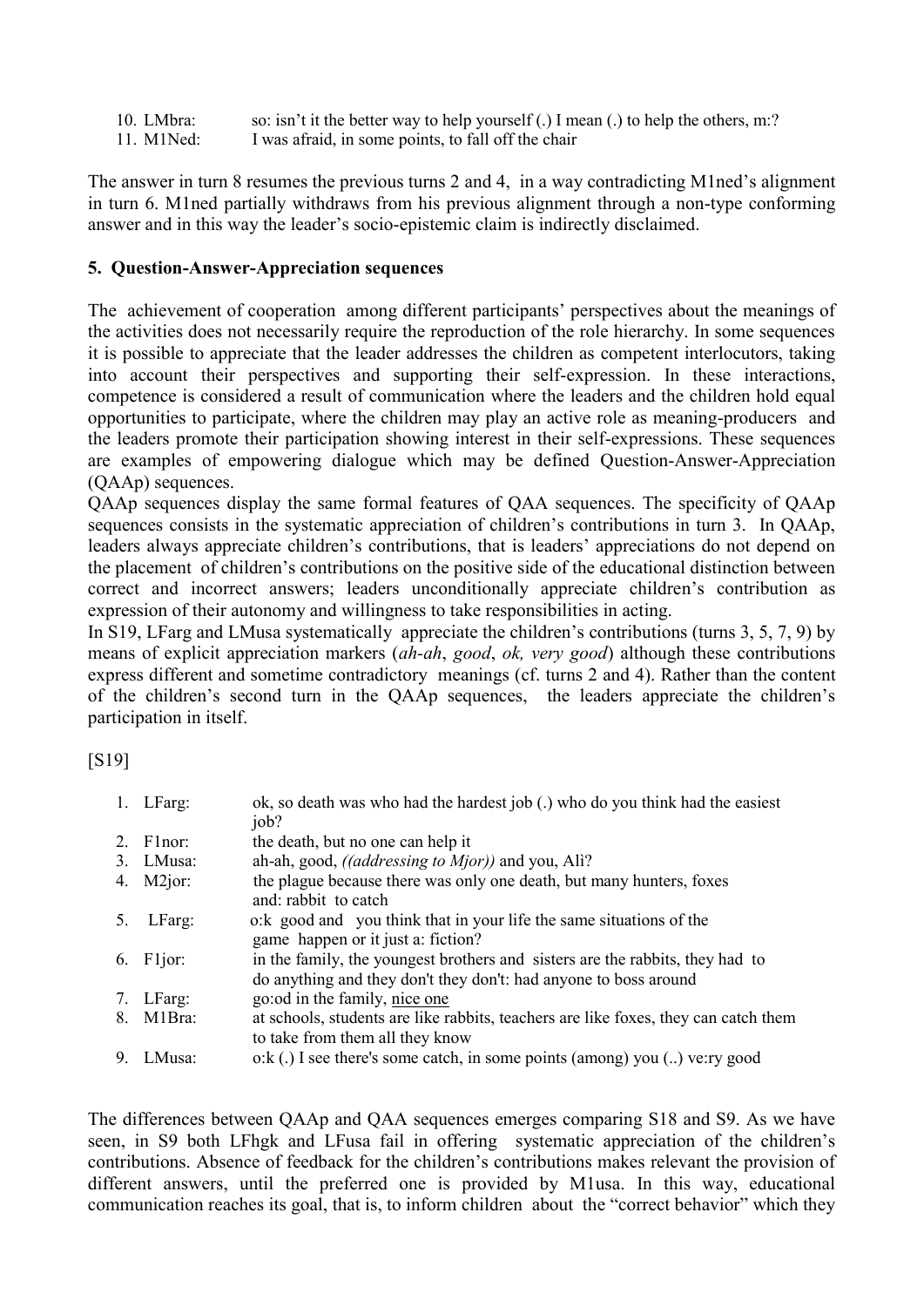should learn through their participation in the debriefing sessions. However, is leaders' inattentiveness to appreciate children's action an efficient means to empower children's active participation in the interactions?

In QAAp sequences, the leaders may use *continuers* (see chapter 4) to promote reflection. The use of continuers is much more common in QAAp than in QAA sequences, thus it represents a sequential feature of the former. In S20, LMusa's continuers express his attention for M2bul's actions (turn 3 "Yes", turns 7 and 9 "m:"). Through continuers, LMusa supports M2bul's active participation, allowing him to take an active part in the joint production of reflection. Uttered at a relevant transition point, where a change of speaker is a significant option, continuers are minimal turn construction units which are used to convey that their producer is willing to pass his/her turn of talk, in order to permit the further topic development by her/his interlocutor. In QAAp sequences, continuers realize a *perspective display* (Maynard, 1991), that is they elicit the interlocutor's expression of her/his own perspective, showing attention for it.

[S20]

| 1. LMusa:  | you have something to add, I see, maybe I'm wrong hh ° as usual vou don't<br>agree ((with me)), isn't it?                                           |
|------------|-----------------------------------------------------------------------------------------------------------------------------------------------------|
| 2. M2bul:  | No: Yes I agree but I think that we have to cooperate in life, anyway and:<br>and:                                                                  |
| 3. LMusa:  | yes                                                                                                                                                 |
| 4. M2bul:  | you can't cooperate and:                                                                                                                            |
| 5. LMusa:  | you say you can't cooperate because it is hard to cooperate, don't you?                                                                             |
| 6. M2bul:  | $\underline{No} \overline{No}$ I mean it is not you can or can't it is that you always cooperate                                                    |
| 7. LMusa:  | m:                                                                                                                                                  |
| 8. M2bul:  | if you: you are walking on the streets, someone's fighting, in the front of the<br>school, someone starts fighting (.) you see they are cooperating |
| 9. LMusa:  | $m$ :                                                                                                                                               |
| 10. M2bul: | like here! we can also disagree, but we cooperate anyway because we<br>communicate                                                                  |

In QAAp sequences, differently than in IRE and QAA sequences, turn 3 may be used as a resource to promote children's active participation far beyond their institutional roles of passive observers of leaders' action. The interactional function of the educators' turns, after the children's answers, rather than on their sequential position (they are always placed in turn 3) seems to rely on their cultural forms, features of either educational monologues or promotion of social participation.

### **6. Conclusions**

In this chapter we have explored how the cultural presuppositions of CISV education are visible in interactions which produce reflection in the debriefing sessions which follow some activities. These interactions present an ordered sequential organization which is structured through specific expectations about children's participation. This sequential order is mainly based on the adults' questioning and assessments, which lead to both a Question-Answer-Assessment structure and a series of structures which construct the adults socio-epistemic claim of their educational roles.

The analysis of the debriefing sessions shows that, in most cases, the reflection on the meanings of the activities is the outcome of a monologue which relies on competence-related hierarchies between the leaders and the children, where the leaders try to control the interaction. Empowering dialogue, promoting equal distribution of opportunities for the children's active participation and self-expression, seems to be infrequent with respect to the occurrence of role hierarchies and adults' socio-epistemic claims.